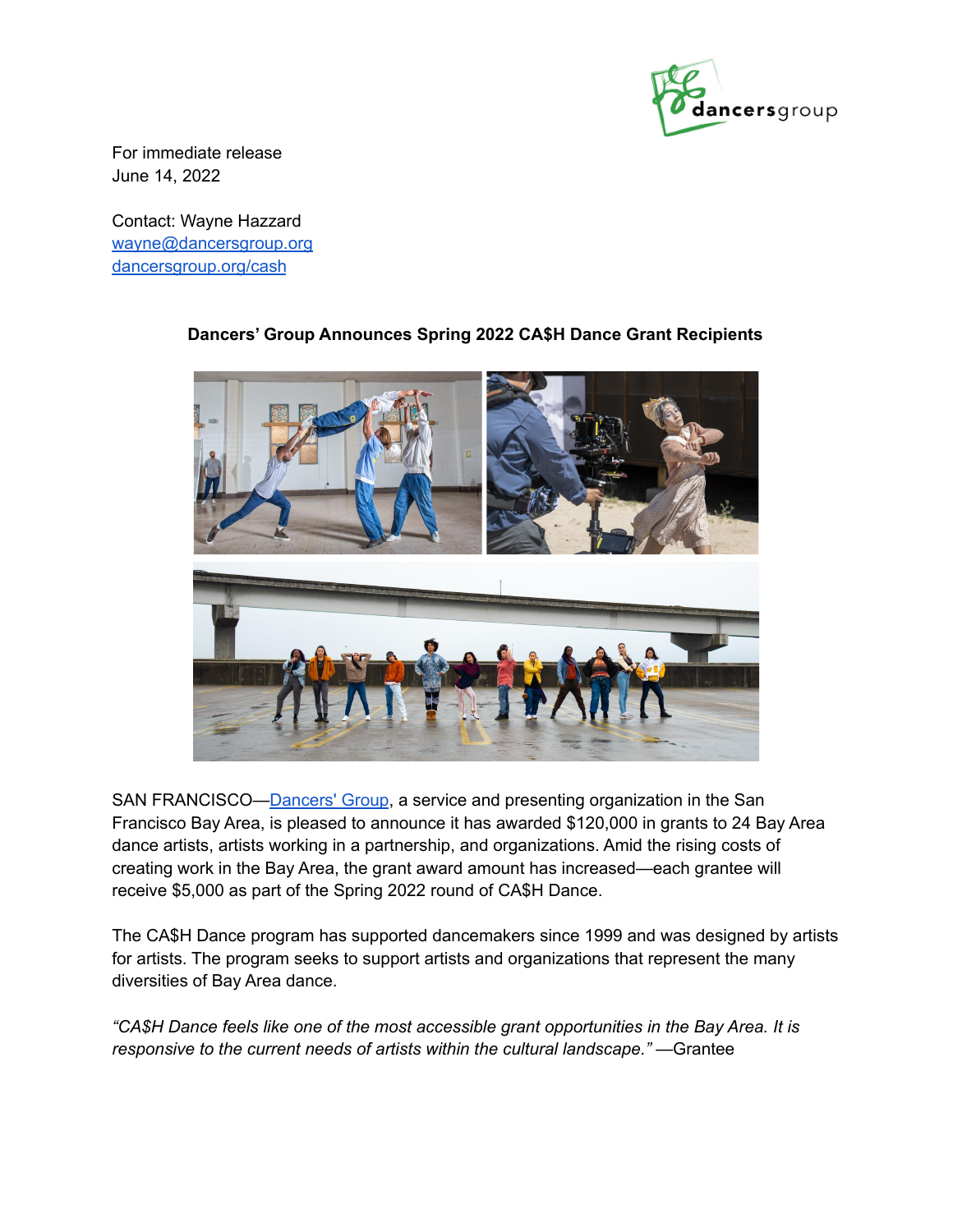Dancers' Group received 107 applications for this round of funding—79 applications from individual artists and partnerships and 28 applications from organizations. This was the program's largest number of applications in 23 years. They were able to provide grants to 14 individual artists/partnerships and 10 organizations, featuring dance forms such as waacking, locking, Cuban, Mexican, Iranian, Japanese American Obon folk dance, Zimbabwean, African diasporic dances, krump, hip hop, El Salvadoran, Afro-Peruvian, butoh, contemporary flamenco, and more.

Awarded projects span research, dance films, stage productions, learning opportunities, and community-centered activities with many highlighting the experiences of BIPOC artists and communities. Notably, several works reveal a curiosity around history, and utilize both traditional and contemporary dance forms as a pathway for investigating and affirming identity.

*"These grants are another way Dancers' Group makes visible our priority to help artists make work. By partnering with artists and organizations we create collective impact."* —Wayne Hazzard, Executive Director

The CA\$H Dance program is funded by the William and Flora Hewlett Foundation, the Wallace Alexander Gerbode Foundation, and additional support from Grants for the Arts.

#### **The 24 Spring 2022 CA\$H Dance grantees are:**

*Links to artists and organizations and project descriptions follow the list of awardees*

- Organizations: Arenas Dance Company Cheza Nami Foundation Chinyakare Ensemble Cuicacalli Dana Lawton Dances Ensamble Folclórico Colibrí KAMBARA+ Mix'd Ingrdnts REYES Dance Shahrzad Dance Academy
- Artists/Partnerships: Alice Hur Andrea Lee Andreína Maldonado Angela Arteritano Antwan "Banks" Williams with Maurice Reed and the Artistic Ensemble at San Quentin Prison Carmen Roman Cora Yuqing Cliburn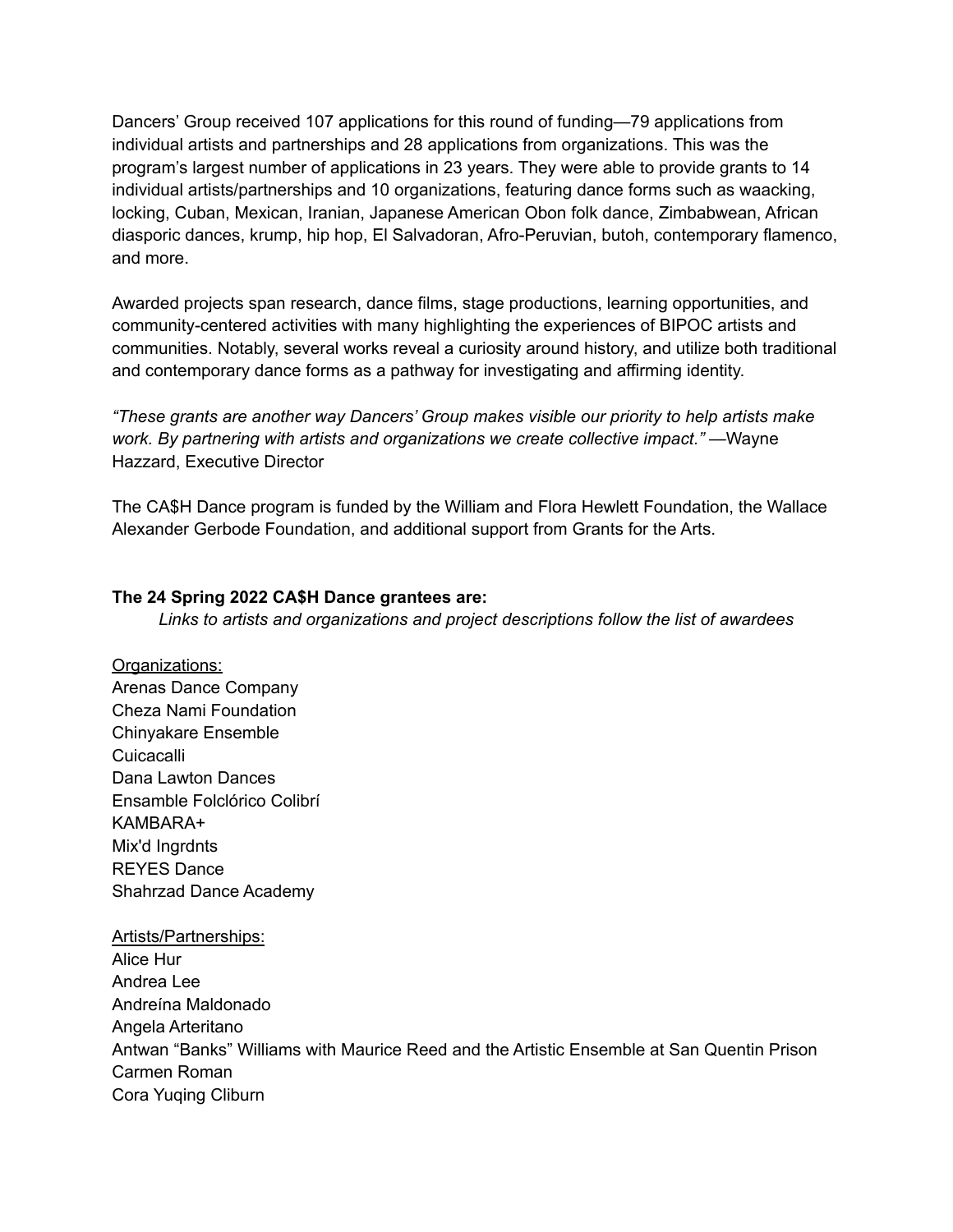Eric Garcia Jessica Maria Recinos Kelly Del Rosario Octavia Rose Hingle Parya Saberi Silk Worm Zoe Huey

# **Organization Projects:**

### **Arenas Dance [Company](https://arenasdancecompany.com/)**

Founded and directed by celebrated Cuban choreographer, Susana Arenas, Arenas Dance Company preserves and promotes the rich and diverse Cuban folkloric and popular (i.e. social) dance traditions - from Rumba to Palo, Salsa to Arará - making it accessible to wide audiences via performances, workshops, classes, and cultural exchange trips to Cuba.

**CA\$H Dance will support:** Upcoming projects, including the presentation of *Ada Ara*, which will premiere at Z Space in June, with an encore presentation at the Healdsburg Jazz Festival. *Ada Ara* is a new evening-length work by Pedroso that honors the resilience, strength, and vibrancy of Cuban women. CA\$H will also support research for *Cuba to Guinea*, a project created in collaboration with Duniya Dance and Drum Company and Dance Mission Theater that looks at the social/political/cultural connections between Cuba/Guinea.

**Cheza Nami [Foundation](http://www.chezanami.org)** promotes African diaspora cultural education and diversity awareness to learning institutions, corporations and communities. Cheza Nami was born by the need to provide programming that was missing for immigrant communities and their families. **CA\$H Dance will support:** the convening of partner artists to create a collaborative piece celebrating the power of African roots through drums, song, and dance. This project will explore the rich musical legacy and cultures across the African diaspora, including Brazil, Burkina Faso, Congo, Guinea, Kenya, Mali, and Senegal.

**[Chinyakare](http://www.chinyakare.com) Ensemble** preserves and shares traditional Zimbabwean cultural practices and promotes community building and education through music and dance. The music (played on mbira, ngoma, marimbas, makwa, and chipendani), songs, and dance weave colorful stories that show scenes from everyday life, while teaching important life lessons, such as goal-setting, perseverance, and gratitude.

**CA\$H Dance will support:** a return to in-person rehearsals, regular music, and dance workshops, and video captures of performance pieces they worked on pre-pandemic. Chinyakare Ensemble members will teach regular Zimbabwean Music & Dance focused Workshops for all ages starting this summer.

**[Cuicacalli](http://www.cuicacallisf.com)** is a youth dance educational institution serving the Mission District for over 14 years at Brava Theater. Under the direction of Jesus Cortés, a cultural bearer of Mexican Folkloric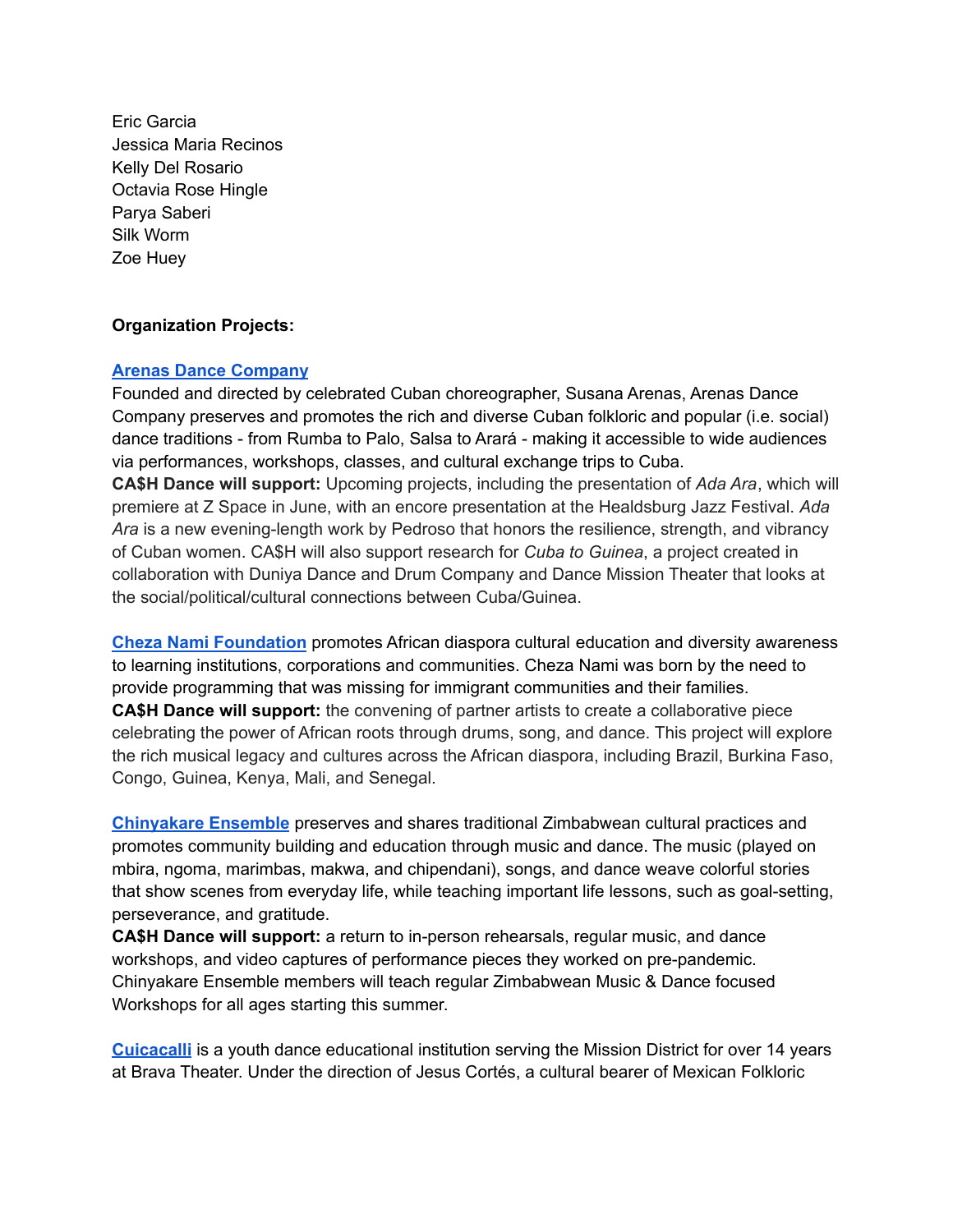dance, Cuicacalli focuses on Mexican folk and contemporary dance promoting inclusion and awareness of cultures reflective of the communities served.

**CA\$H Dance will support:** Cortés teaching and presenting *Los Matlachines*, an indigenous dance from Mexico. This dance will be taught to advanced level students at Cuicacalli. Students in this group have experience with indigenous, traditional Mexican folkloric, and contemporary dance. Cortes will commission a Mexican costume designer to create authentic regalia.

**Dana Lawton [Dances](https://danalawtondances.org)** was founded in 2008 by Bay Area choreographer Dana Lawton with a mission to make dance that celebrates social diversity, challenges ageism, and engages in meaningful collaborations with other artists. DLD creates a wide range of works that resonate with people's personal experiences and inspire them to tap into their own creative spirit at any age or phase of life.

**CA\$H Dance will support:** the September premiere of *The Farallonites*, an evening-length, multi-disciplinary performance that's inspired by the experience of the lighthouse keepers and families who lived on the Farallon islands during the Gold Rush era. The work incorporates live music, lighting, set design, and a gallery exhibit that's an integral part of the event.

### **Ensamble [Folclórico](http://www.folcloricocolibri.com) Colibrí**

Under the directorship of Maestro Arturo Magaña, Ensamble Folclórico Colibrí's mission is to promote LGBTQ+ Latinx pride through the art of Mexican folklórico dance. EFC also seeks to preserve their customs and traditions through cultural and educational projects and staged performances.

**CA\$H Dance will support:** learning dances from different states of Mexico. Each state has a unique style of dance, costumes and music. A Maestro with expertise in that region will teach a dance to the group. Ensamble Folclórico Colibrí will continue to create meaningful suites, drawing from the day to day lives of their LGBTQ+ community.

**[KAMBARA+](https://www.kambaraplus.org)** builds bridges between audiences and performance experiences. Founded in 2015 by Yayoi Kambara, KAMBARA+ was created as a vehicle to produce her choreography, focusing on creating performances that cultivate a sense of belonging. During the pandemic KAMBARA+ shifted to co-producing Anti-Racism programs with Hope Mohr Dance's Bridge Project and Dance Mission Theater.

**CA\$H Dance will support:** KAMBARA+ produces *SANKEI: a transplanted pilgrimage*\*, a dance project with two components. *IKKAI means once: a transplanted pilgrimage*, commissioned by Japanese American Citizens League San Jose Chapter, is an evening-length dance choreographed by Yayoi Kambara. It weaves together modern dance, a Japanese American (JA) Obon folk dance named "Ei Ja Nai Ka," and taiko drums, exploring the unjust incarceration of JAs, struggles for reparation and healing, and current solidarity with communities facing violence. 二度と*(NI DO TO): an XR pilgrimage*, commissioned by Georgia Tech Arts, implores audiences to intimately encounter the creative process of live performance through 360° dance film, poetry machine, hologram Obon dance training, bystander intervention training, and Kintsugi reflections.

*\*Sankei - to gather and participate in pilgrimage at a shrine or Buddhist temple.*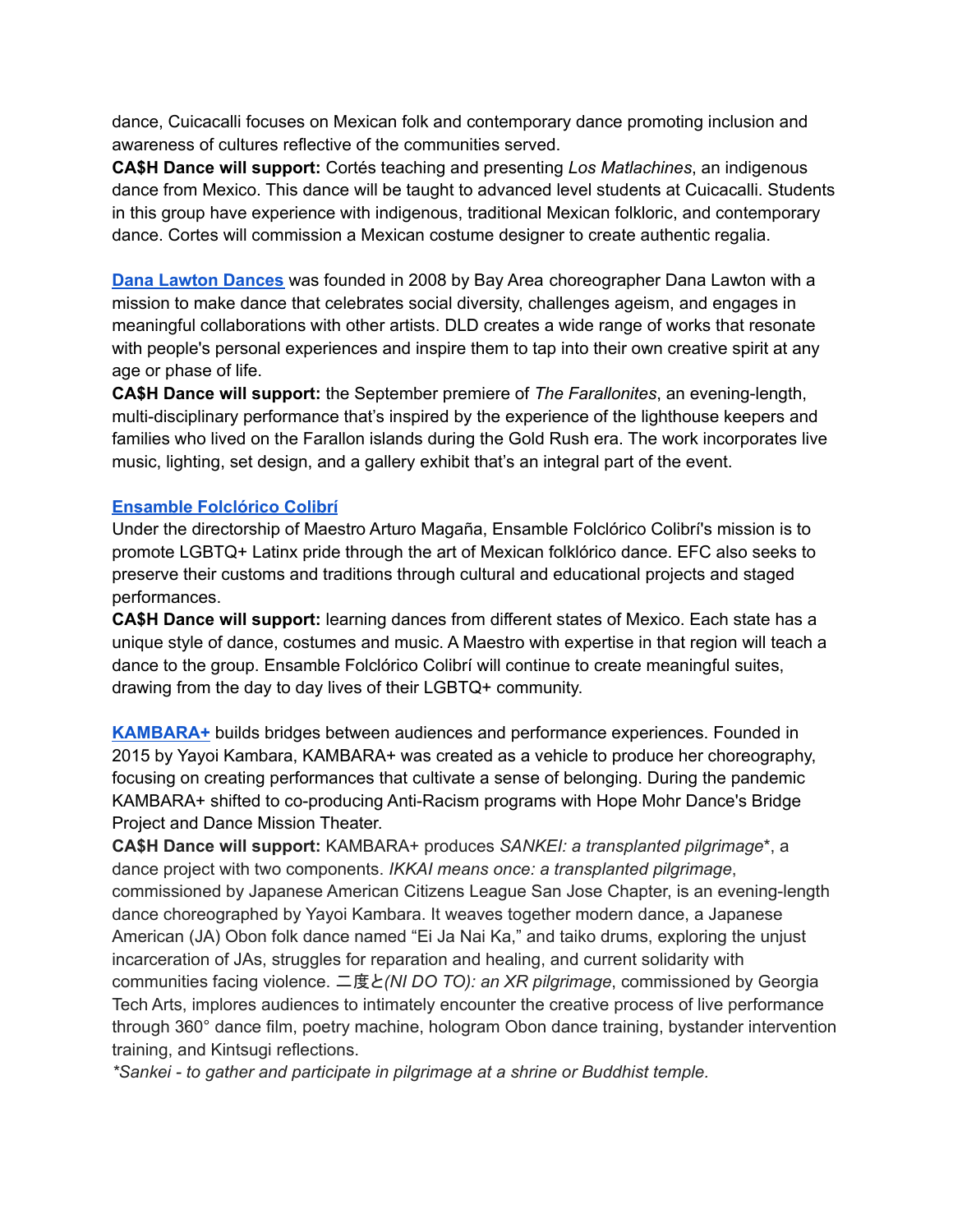#### **Mix'd [Ingrdnts](http://www.mixdingrdnts.com)**

Established in 2010 the company exists to empower women to express themselves. Mix'd Ingrdnts is a multi-ethnic, multi-genre dance collective composed of women-identified artists, who work together using movement to impact social change.

**CA\$H Dance will support:** a collaboration with Bay Area filmmaker Ivy Chen to translate *Emerging in a Space of Resilience* to film. They will digitize a minimum of five pieces from the work, to share, preserve and make the work accessible for their community and beyond. Each piece will be filmed in a different part of Oakland, where Mix'd Ingrdnts was born and where their co-directors have deep roots.

#### **[REYES](http://reyesdance.com) Dance**

Founded in 2017 and led by Jocelyn Reyes, REYES Dance presents work in theater spaces, creates short dance films, and curates the Dance Thrill Fest (a dance film festival). The company's contemporary style is influenced by the pervasive Latin social dances in the Latinx immigrant community Reyes grew up in. The work investigates the intersection of religion, generational trauma, mortality, bodily autonomy and Latin culture.

**CA\$H Dance will support:** the presentation of *LASOS* at Joe Goode Annex in September and October. Reyes will collaborate with four Bay Area dance artists for the creation of this work. *LASOS*, Spanish for ties/ropes, will explore the link between childhood traumatic experiences and chronic pain conditions.

**[Shahrzad](http://www.shahrzadance.com) Dance Academy** was founded in 1996 by Shahrzad Khorsandi, a native Iranian. The organization's focus is on Iranian dance, with the goal of staying rooted in Iranian culture by preserving traditional aesthetic elements in the movement vocabulary, while pushing the boundaries of tradition through exploration of contemporary ways of expression. **CA\$H Dance will support:** the return of SDA's dance-theater piece titled, *The World of Rainbow*, inspired by Bahram Khaef's award-winning children's book by the same title. A profound story told simply through the use of color theory, theatrical movement and Iranian dance. Their work will become an interactive program for local elementary schools and museums and will include a live workshop.

### **Artist/Partnership Projects:**

**[Alice](https://instagram.com/waackcracklelock) Hur** has performed, battled, and taught waacking, a street dance style, for almost nine years. Hur's passion centers on waacking community building and cultural preservation through event series, workshops, and open practices.

**CA\$H Dance will support:** the third edition of Waack, Crackle, Lock!—a collaboration between Hur and a Bay Area practitioner from the locking dance community. This event is a weekend-long celebration and exchange that offers workshops, dance battle and performance opportunities, and cyphers for waackers and lockers of all experience levels.

**[Andrea](http://www.culturallinks.org) Lee**'s dance career spans 25+ years as a performer, choreographer, dance pedagogy specialist, and global arts advocate. Her choreographic style fuses cultural and abstract modern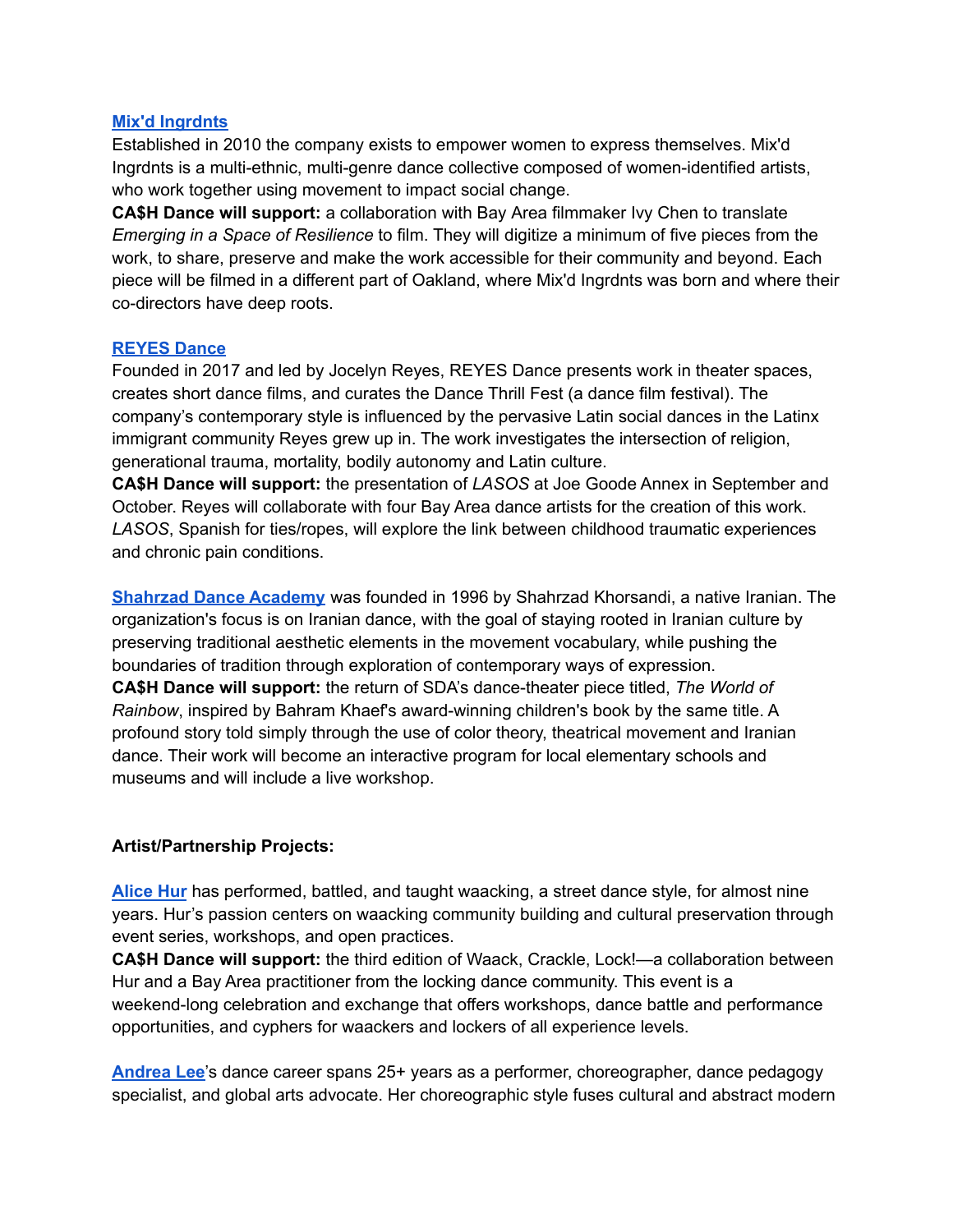with African American vernacular aesthetics and focuses on the preservation of indigenous forms and sharing untold stories.

**CA\$H Dance will support:** travel to Belize and Honduras to further her research about the women freedom fighters of the Garifuna nation who are defending their land rights. This is related to Lee's ongoing work around resistance movements and creating change through dance.

**Andreína [Maldonado](http://www.andreinamaldonado.com/)** is a Venezuelan entrepreneur, multidisciplinary performing artist, cultural worker, community organizer, and registered Integral Yoga teacher who is inspired by her Community, Nature, Cosmology, Women's Empowerment, the Immigrant Experience, and Labor Justice for immigrant workers.

**CA\$H Dance will support:** an evening-length show that celebrates the lives and victories of local domestic workers and day laborers. The work will include original music with lyrics written by the workers, small theater sketches, dance, and visual projections, along with a call to action to defend the rights of immigrant low-wage workers in San Francisco.

**Angela [Arteritano](https://www.instagram.com/angelaarteritano/)** is a Venezuelan American multidisciplinary artist, choreographer, and researcher, based in the San Francisco Bay Area. As a flamenco artist, her work deals with issues of migration and identity through an interdisciplinary choreographic practice.

**CA\$H Dance will support:** the development and stage adaptation of *Markme*, an immersive multidisciplinary project that facilitates a journey of reawakening and acceptance of the Latina identity within a contemporary flamenco setting. The project includes a dance film, a fiber art installation inspired by Venezuelan artisan techniques, and a series of paintings.

**Antwan "Banks" [Williams](https://www.instagram.com/antwan_banks_williams/)** is a dancer, podcast host, and choreographer who, while serving a 15-year sentence in San Quentin State Prison, joined the Artistic Ensemble at San Quentin Prison (AESQ). The AESQ is a group of incarcerated artists and artists outside of prison that use dance/theater to explore systemic forces of racism and inequity.

**CA\$H Dance will support:** Williams and collaborator Maurice Reed to create a dance/theater film that focuses on a 'returned citizen.' Styles showcased in the film include Contemporary, Krump, Hip-Hop, spoken word, and poetry infused with socio-political commentary.

**[Carmen](http://www.cunamacue.org) Roman** is a Afro-Peruvian dance practitioner who was born in Peru and migrated to the US as a preteen. Her artistic practice lies at the intersection of strengthening Afro-Peruvian traditions and cultural identity and using the practice as an art form and vehicle for self-expression.

**CA\$H Dance will support:** a collaboration alongside Pierr Padilla Vasquez as they create a 45-minute dance, music, and theater piece inspired by the dance *Son de los Diablos*. The work highlights Afro-Peruvian rhythms – Festejo, Zapateo, and Landó – to connect to ancestral memory, and uses instruments unique to Afro-Peruvian culture such as the Cajón, Quijada, and Cajita.

**Cora Yuqing [Cliburn](http://www.coracliburn.com/)** is a dance artist interested in human-environmental relationship and cross-cultural communication. Based in San Francisco, she is currently a company dancer and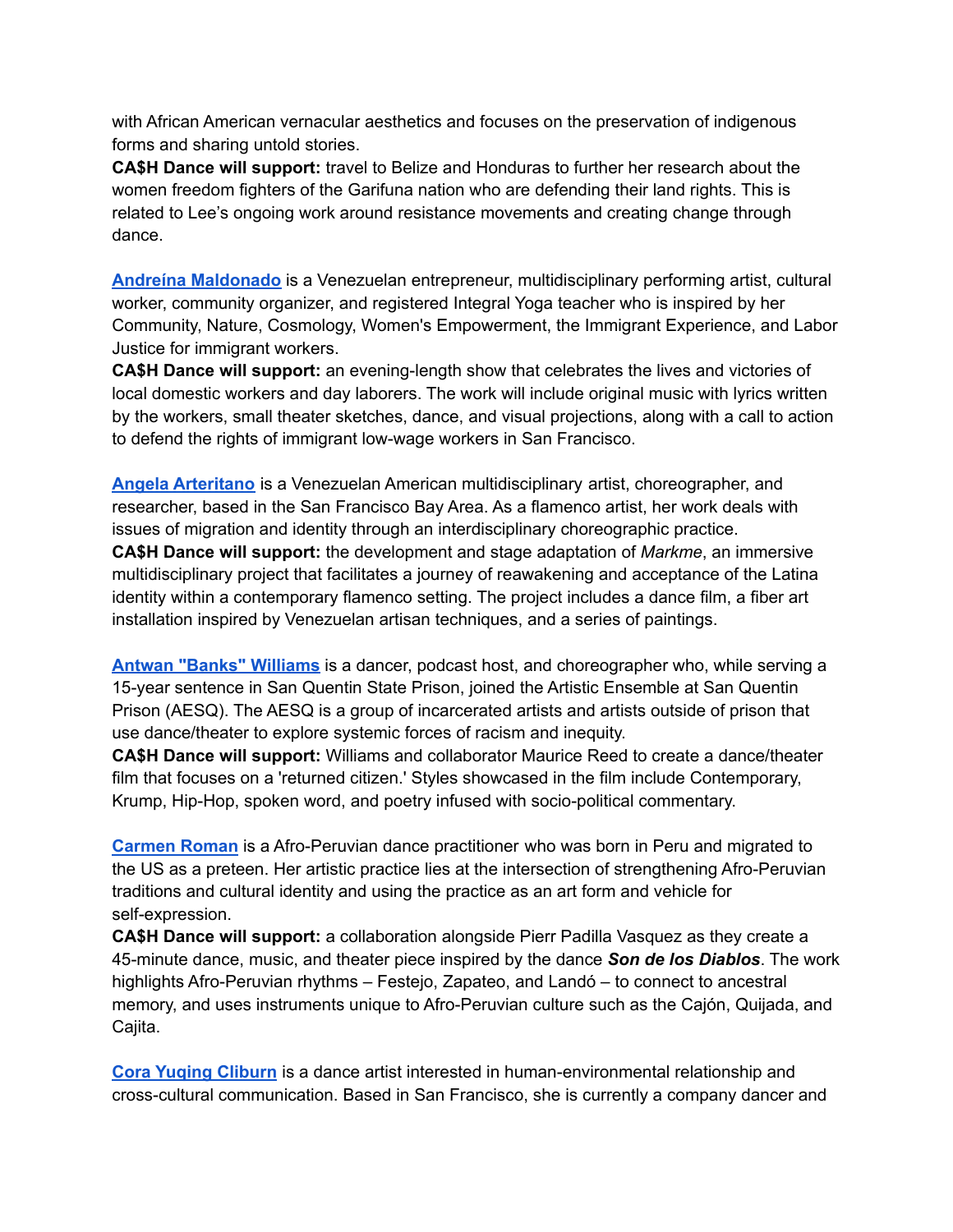Sustainability Ambassador with ODC/Dance, as well as a media collaborator with Robert Moses' Kin.

**CA\$H Dance will support:** mentorship and research for the development of a duet that reflects on the question: *What kind of ancestor do you want to be?* Cliburn will explore mobility and resilience as it relates to those with little immediate family history—specifically, Asian American adoptees.

# **Eric [Garcia](https://www.instagram.com/churro_nomi/)**

As a queer, first-generation Latinx artist, Eric Garcia makes work informed by their lived experience. They are equal parts devised dance theater artist, dance filmmaker, drag queen, and community organizer, with performances straddling nostalgia, radical futurism, high theatrics, and prismatic possibility through the framework of queer maximalism.

**CA\$H Dance will support:** the creation of *beloved comet falling up*, a triptych of duets choreographed in collaboration with Maurya Kerr. The work is a study on duality, a creative provocation on harmony and dissonance, minimalism & maximalism, quietude & clamor, dance & dance-theater, the quotidian & drag.

**Jessica Maria [Recinos](https://www.instagram.com/jessicamariarecinos/)** is a Latinx dancer, choreographer, costume designer and maker, musician, and dance company director from San Francisco. Her unique style draws from urban dance forms; Vogue, Hip Hop and Afro-Latin dance.

**CA\$H Dance will support:** the investigation of her family lineage as it traces back to El Salvador. This will include travel to El Salvador, interviews, folkloric dance classes, and the re-production of her grandfather's music and poems, all culminating in future dance film and theater production.

**Kelly Del [Rosario](https://www.kellydelrosario.com)** grew up in Hawaii and is a lifelong practitioner of martial arts, particularly Capoeira and Muay Thai Kickboxing. Since moving to San Francisco, he has worked with Margaret Jenkins Dance Company, ODC, and RAWdance among others, and is also a choreographer.

**CA\$H Dance will support:** the remounting and further development of Del Rosario's 2010 duet *Voice Merchant*, which brings dance and visual art together in an exploration of the gritty and secretive nature of graffiti, as well as its political and social commentaries.

**[Octavia](http://vimeo.com/octaviarose) Rose Hingle** is a physically impaired choreographer and storyteller born and raised in Berkeley, California. Their performance work centers access as an aesthetic portal to visions of past and future ancestors that travel through the present moment.

**CA\$H Dance will support:** the development of *Crip Ecstasy*, a nightlife production where multiple forms of access intersect to conjure a new blueprint for what a club space can be. This immersive experience centers access and disability culture, and will feature a cast of disabled performance artists, DJs, ASL Interpreters, and Audio Describers.

**Parya [Saberi](https://www.parya.dance/)** is an Iranian immigrant, dancer, choreographer, researcher, educator, and healthcare professional. Saberi began studying dance at age 6 in Iran where dance is a